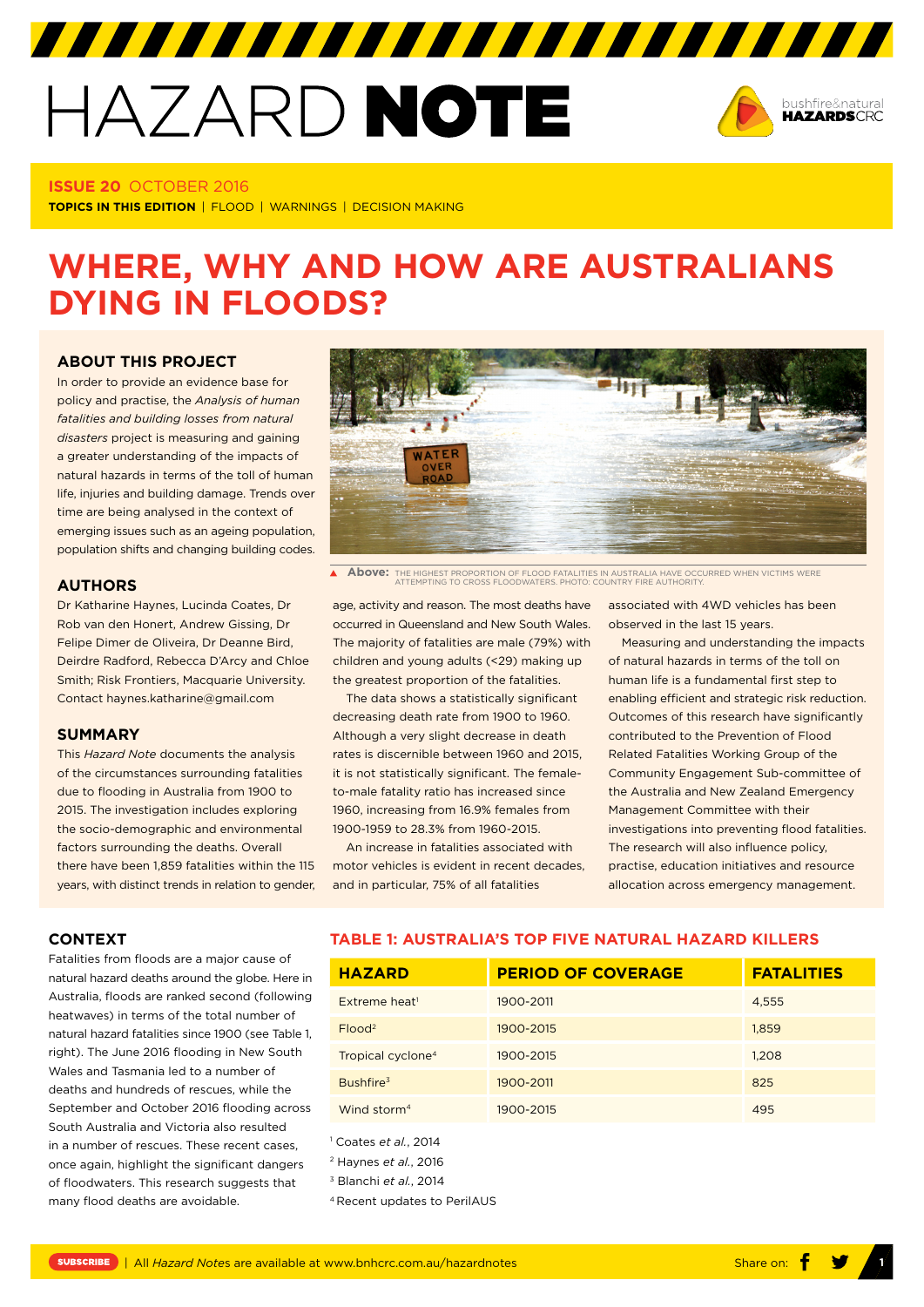

# **BACKGROUND**

Despite the significance of flood mortality, both within Australia and worldwide, few studies have explored the trends and characteristics associated with flood fatalities in detail. Within the Australian context a number of questions remained unanswered, including:

- What are the socio-demographics of people who die in floods?
- What were the circumstances, capacities knowledge and motivations that led to the choices that ended in a fatality?
- What are the spatial and temporal trends within the data?
- What is the relationship between the fatalities and the hazard characteristics?
- Were any of these deaths avoidable?

In order to answer these questions, this study provides a longitudinal and in-depth analysis of the social and environmental circumstances that led to each fatality. The results show clear trends over time in terms of exposure and vulnerability. A scientific approach to the collection and analysis of this information provides governments, emergency service agencies and the wider community with the empirical evidence on which to base effective decision-making.

# **RESEARCH ACTIVITY**

The project was completed in two steps:

1. **Updating the data held within PerilAUS, Risk Frontiers' database of historical natural hazard impacts.** 

PerilAUS is a database of impacts and consequences of natural hazards in Australia, largely based on material collected from the media, government departments and published literature. It was deemed a good basis for this project due to the length of period covered, the wealth of descriptive detail concerning the hazard impact and the inclusion of data about any fatalities caused by that hazard. However the database needed to be augmented and verified through the use of coronial inquest reports. This information provided additional and more detailed data about the social, demographic and environmental circumstances of each fatality.

2. **Statistical analysis to determine the lives lost and the environmental and social circumstances surrounding those fatalities.** 

The data was analysed in relation to informing the understanding of the circumstances surrounding the deaths and how this information could best be

utilised for emergency management policy and practise. This included a longitudinal analysis of the resulting statistics, examining demographics (age, gender), location (state), seasonality and circumstances surrounding the fatality – both environmental (e.g. the event intensity) and social (e.g. factors around the decisions or actions which led to death).

# **RESEARCH OUTCOMES**

#### **Demographics**

Overall there have been 1,859 fatalities since 1900, with distinct trends in relation to gender, age, activity and reason. The majority of these deaths occurred in events where one or two people died. The analysis of flood severity against numbers killed per event indicates that the majority of fatalities occurred in minor or moderate floods. The greatest percentage of women died in urban settings in a local flash flood or a low-level short duration flood.

The majority of the fatalities are male (79.3%), with children and young adults (<29) making up the greatest proportion of the fatalities. Overall, flood death rates show an interesting trend (Figure 1, below).

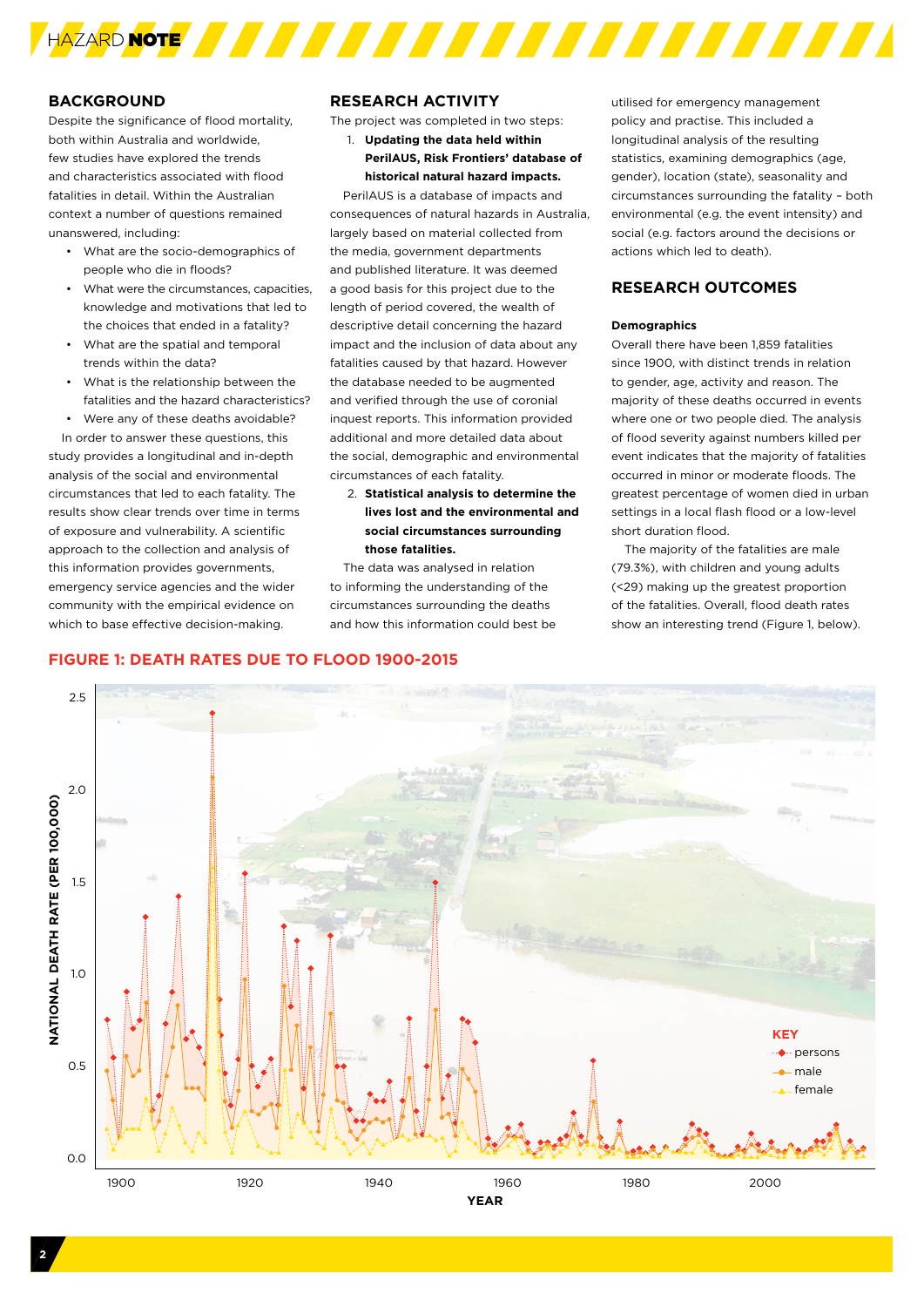

# **TABLE 2: FLOOD FATALITIES BY ACTIVITY PRIOR TO DEATH AND GENDER, 1960-2015 (% OF COLUMN TOTALS)**

| <b>ACTIVITY</b>                                                                    | <b>MALE</b><br><b>FATALITIES</b> | <b>FEMALE</b><br><b>FATALITIES</b> | <b>FATALITIES</b><br><b>WHERE GENDER</b><br><b>UNKNOWN</b> | <b>TOTAL</b><br><b>FATALITIES</b> |
|------------------------------------------------------------------------------------|----------------------------------|------------------------------------|------------------------------------------------------------|-----------------------------------|
| Attempting to cross bridge/causeway/<br>crossing/culvert/ford/watercourse          | 183 (46.6%)                      | 80 (55.2%)                         | 2(25%)                                                     | 265 (48.5%)                       |
| Attempting to cross floodwaters away from<br>watercourses (water over fields/town) | 17(4.3%)                         | 3(2.1%)                            | O(0%)                                                      | 20(3.7%)                          |
| Engaged in an activity near the water<br>(on the bank/bridge)                      | 32 (8.1%)                        | 11(7.6%)                           | 0(8.3%)                                                    | 43 (7.9%)                         |
| Engaged in an activity in/near<br>stormwater drain                                 | 21(5.3%)                         | 9(6.2%)                            | O(0%)                                                      | 30 (5.5%)                         |
| Engaged in an activity in the water<br>(rescue, swimming)                          | 48 (12.2%)                       | 12(8.3%)                           | O(0%)                                                      | 60 (11%)                          |
| Engaged in an activity on the water (boat)                                         | 22(5.6%)                         | 1(0.7%)                            | O(0%)                                                      | 23(4.2%)                          |
| Engaged in an activity not near usual<br>watercourse (e.g. in their home)          | 28 (7.1%)                        | 18 (12.6%)                         | O(0%)                                                      | 46 (8.4%)                         |
| Other                                                                              | 2(0.5%)                          | 1(0.7%)                            | 0(0%)                                                      | 3(0.6%)                           |
| Unknown                                                                            | 40 (10.2%)                       | 10(6.9%)                           | 6(66.7%)                                                   | 56 (10.3%)                        |
| Total                                                                              | 393 (100%)                       | 145 (100%)                         | 8 (100%)                                                   | 546 (100%)                        |

Between 1900 and 1959 there is a significant decrease in flood fatality rate (slope = -0.05449, p <0.02). This means the fatality rate was decreasing by 0.055 deaths per million in the population per year. In contrast, from 1960-2015 the fatality rate has been decreasing by 0.00645 per million in the population per year. However, this decrease in flood fatality rate is not statistically significant. It is likely that investments in flood mitigation, technology, warning and communication systems, and the work of emergency service organisations such as the State Emergency Service, have had a major impact on death rates, particularly in the years following World War II. However, the negligible decrease in flood fatalities since the 1960s raises questions about the efficacy of current risk mitigation and education strategies. With all the work in this area, should the death rate have decreased further? It may even be possible that structural mitigation, such as levees, have actually increased risks – as development continues people may assume they are protected and as such do not prepare or evacuate in time. Furthermore, the significantly different proportion of femaleto-male fatalities suggests that a gendered approach to risk education and warnings is necessary.

Given the differences in the way of life, and the trends seen in the data since 1960, a detailed exploration of this data will be provided below. There have been 546 fatalities since 1960; similar to the overall dataset the majority are male (72.2%, n=394), with children and young adults (<29) making up the greatest proportion (44.5%, n=243).

#### **Geographic and seasonal trends**

The highest numbers of fatalities since 1960 have occurred in Queensland and NSW, with the toll in these two states accounting for 76.7% of the fatalities during this period across the nation. However, the death rates per capita highlight the increased level of risk in the Northern Territory, where the fatality rate per capita since 1960 has been five times as great as NSW and more than three times as great as Queensland. A seasonal breakdown of deaths by states and territories shows that the majority of fatalities in Queensland, NSW and the NT occurred during summer (the monsoon season in Queensland and the NT, while NSW is often subject to intense downpours), predominantly in December to March. There is also a fairly high proportion of deaths in NSW in June to August that are associated with winter storms. In contrast, deaths in the other states are more evenly distributed throughout the year.

A spatial analysis of fatalities between 2000 and 2015 found that 58% of people died within 20 kilometres of their home.

# **END USER STATEMENT**

Flood fatalities and rescues, as a consequence of risky behaviour, are a constant issue for emergency services. Hundreds of flood rescues were conducted during the September and October 2016 South Australian and Victorian floods, the June 2016 floods in NSW and Tasmania and the April 2015 floods in NSW and Queensland. Many rescues involved motorists trapped in or on their cars. Unfortunately, these floods also resulted in a number of deaths.

This study has highlighted the significant number of fatalities that have occurred as a consequence of flooding compared to other hazards, particularly as a result of driving through floodwater.

Outputs to date have provided significant input to the national Attorney-General's Department-funded project within the Australia and New Zealand Emergency Management Committee, looking at the way forward within government policy and practise to reduce the number of flood fatalities. The project has also assisted the understanding within emergency services of the causal factors of flood fatalities, along with internal awareness within NSW SES. **– Dr Elspeth Rae, Planning and Research Officer, NSW State Emergency Service**